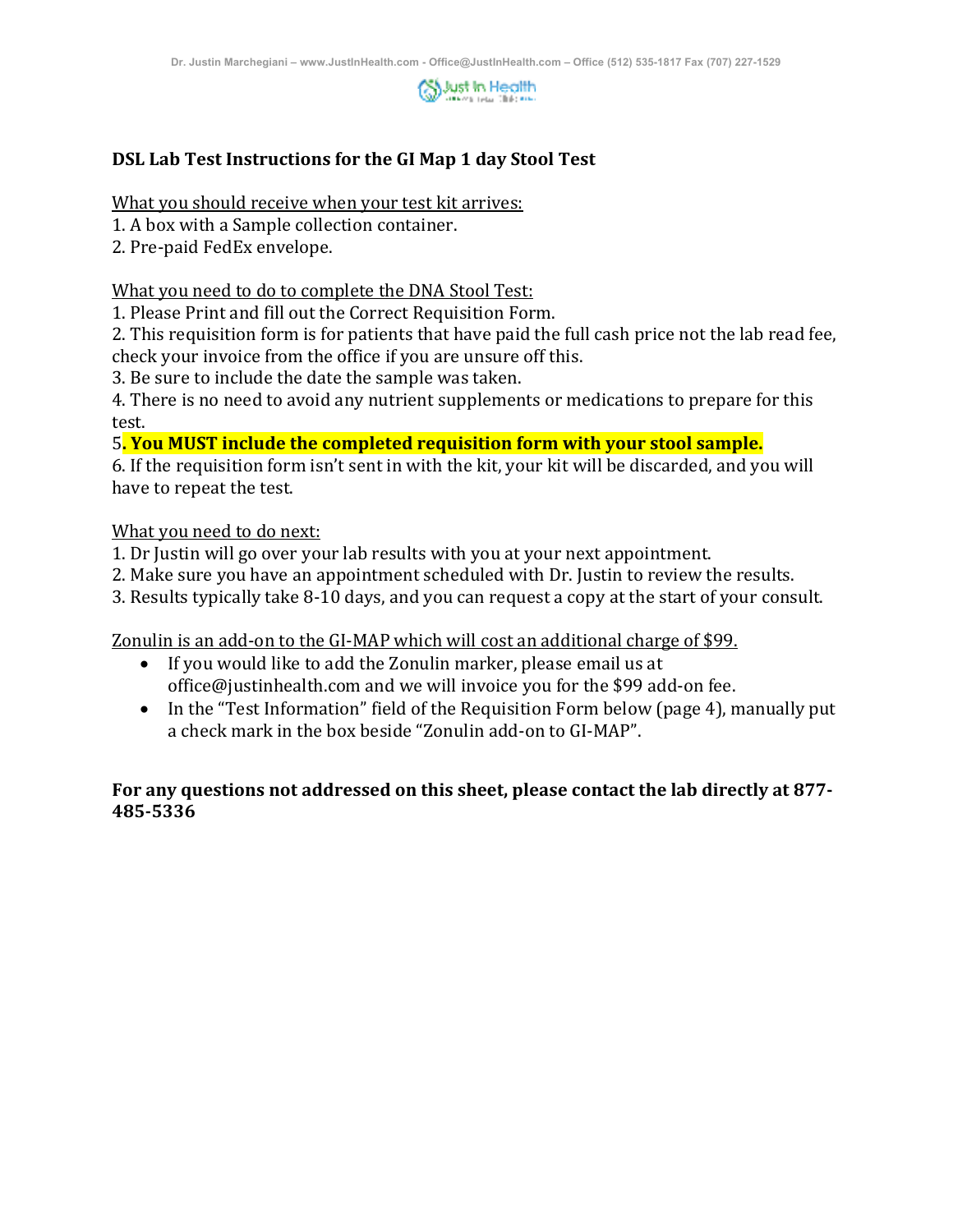

# **Stool Collection Instructions**

Please review all instructions and collection kit components before starting your sample collection. Please avoid taking aspirin for two days prior to collecting sample. DO NOT discontinue taking prescription medications unless directed by your physician.

#### **Kit components**

- Cardboard Kit box
- Test Request form
- 1- Collection tray
- 1- Yellow capped vial
- 1- Zip lock Specimen bag
- 2Gloves
- 1- Absorbent material
- 1- FedEx Clinical Pak mailer

If you are missing any of the needed components or have questions about the collection please call the Diagnostic Solutions Lab Customer Services department at 877-485-5336.

\*\*Avoid contact with skin and eyes to the specimen vial fluid. If you do get fluid in your eyes, flush eyes with water for 15 minutes. If your skin comes in contact wash with soap and water. If ingested please contact a physician.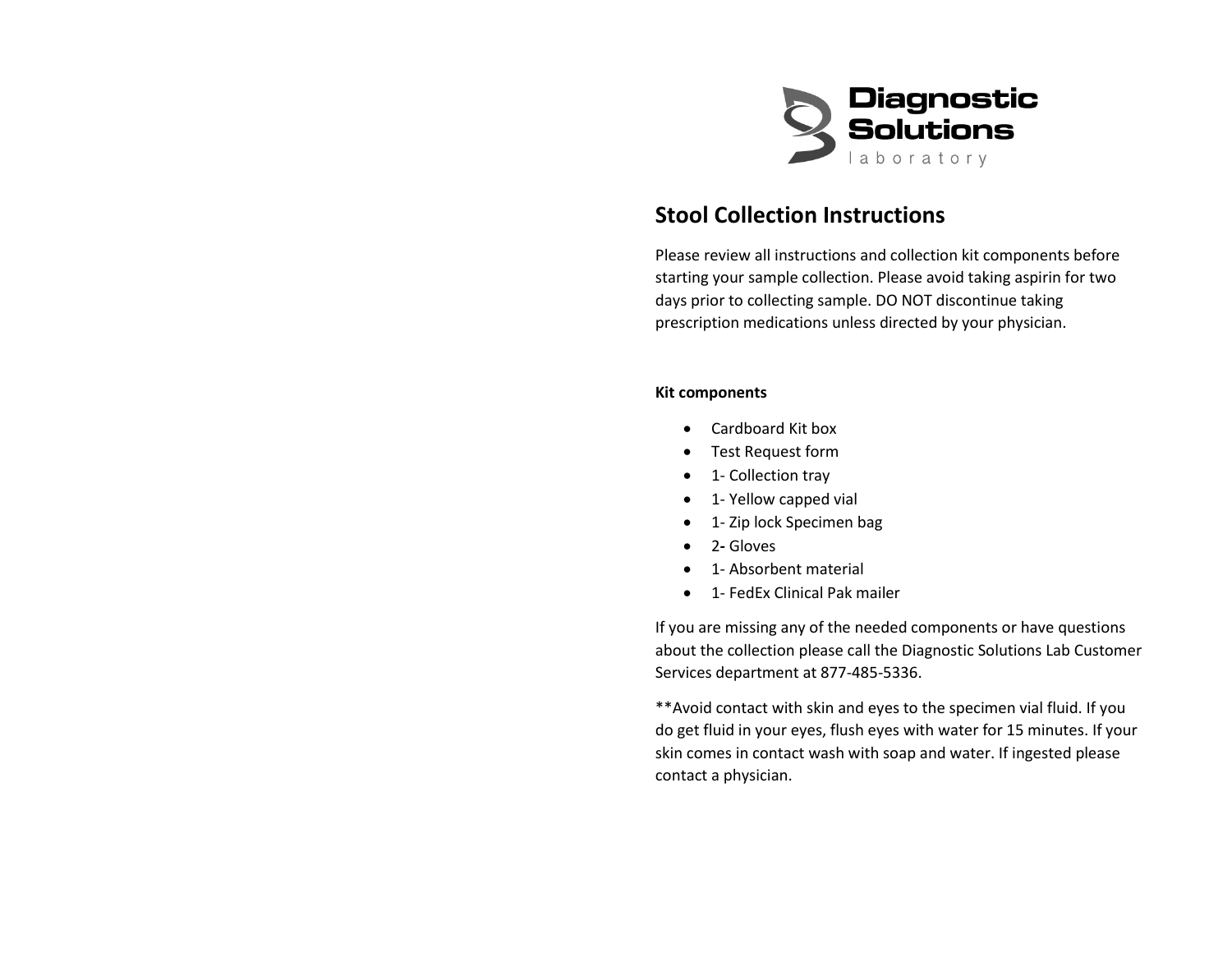## **Collection instructions**

**Step 1** – Please write the patients name and date of birth on the yellow capped vial.

**Step 2** – If possible void urine prior to collecting stool. Collect stool by passing stool onto Collection tray.

**Step 3** – Using the spoon attached to the cap of the yellow vial, spoon stool from different areas of the sample into the vial. Fill vial to the red fill line. Just over half full.

**Step 4** – Carefully mix stool and fluid with the spoon. Replace cap tightly and shake vial vigorously for 30 seconds.

**Step 5** – Place Yellow cap vial into ziplock specimen bag along with absorbent pad. Seal the bag. Place the specimen bag with the sample vial into the kit box.

**Step 6** - Fill out the *Test Request Form* completely. Be sure to write the date of sample collection in the Patient section of the form. Payment type must be completed with payment included to process sample. Place Test Request Form into the box with the sample.

\*\*If you cannot ship the specimen on the day of collection please refrigerate the sample by placing the box containing the sample into the refrigerator.

# **Shipping Instructions**

**Before** shipping be sure that the Yellow cap vial and the Test Request Form are labeled and completely filled out including payment. Be sure the sample vial sealed in the ziplock bag and that the Test Request Form are in the Kit box.

**Locate** the FedEx Clinical Pak mailer. Fill in your name and address on the shipping label attached to the outside of mailer.

**Place** kit box into FedEx Clinical Pak. Remove strip to reveal sticky film and press both sides of mailer together to seal the pouch.

**Call** FedEx to schedule a pick-up. Dial 1-800-238-5355. When the automated greeting begins say **"Rep".** When asked if you are shipping a package say **"Yes".** A live person will then answer to help schedule your pickup. Let them know you are shipping using a *Billable Stamp*.